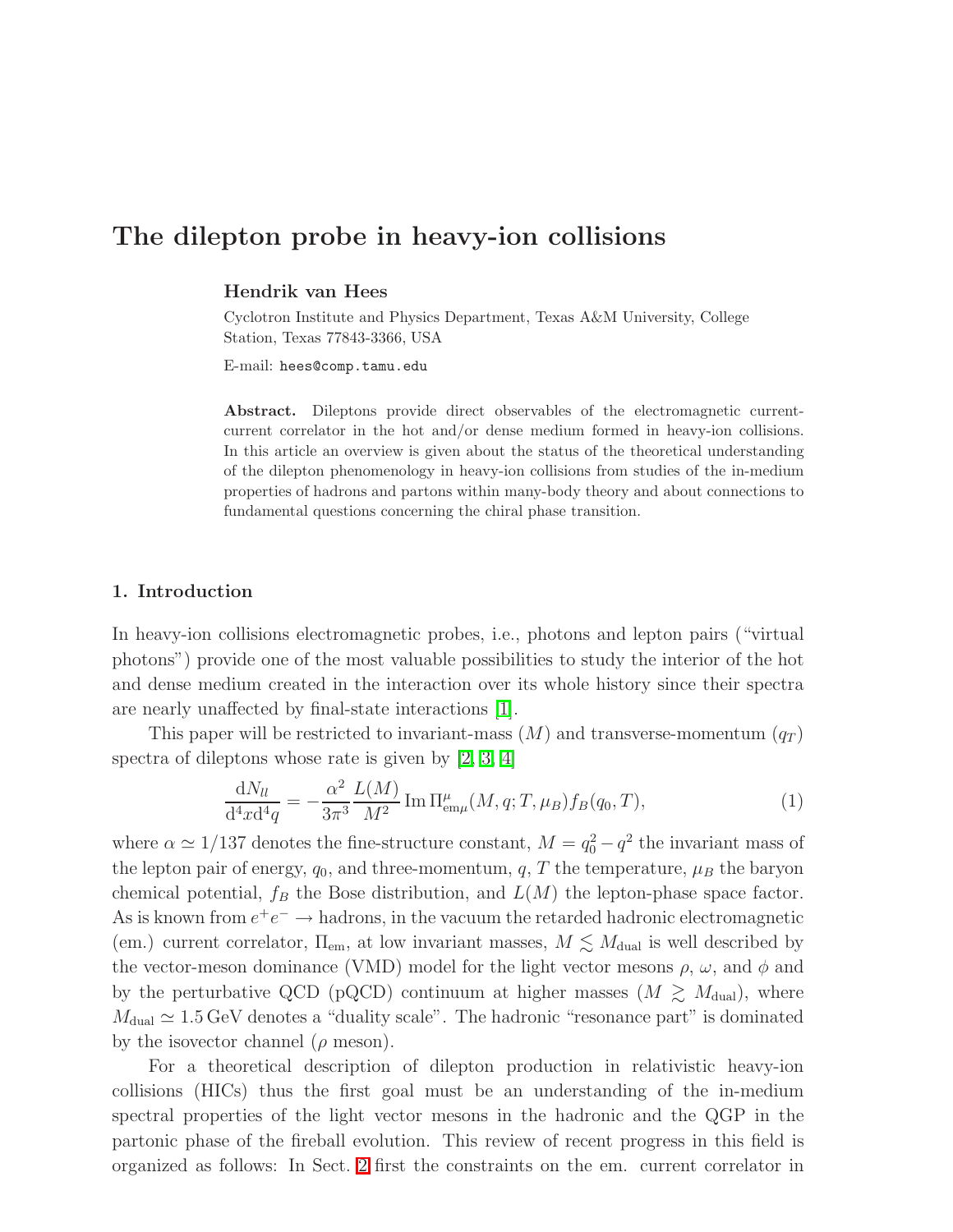strongly interacting matter from QCD as the underlying fundamental theory of strong interactions will be discussed, followed by a brief summary on effective hadronic models. In Sect. [3](#page-2-0) these models are confronted with data from ultrarelativistic HICs. Sect. [4](#page-6-0) contains brief conclusions and an outlook.

# <span id="page-1-0"></span>2. The electromagnetic current correlator in strongly interacting matter

Ab-initio constraints. In the vacuum and at low temperatures and densities the light-quark sector of QCD is governed by (approximate) chiral symmetry which is spontaneously broken by the formation of a quarks condensate,  $\langle \bar{\psi}\psi \rangle \neq 0$ , in the QCD vacuum which manifests itself in the mass splitting of chiral partners in the hadron spectrum, as can be seen, e.g., in the experimental determination of the isovectorvector and -axialvector current correlator through  $\tau \to \nu + n\pi$  decays [\[5,](#page-7-4) [6\]](#page-7-5). From (lattice) QCD at finite temperature one expects a decrease of the quark condensate at high temperatures and/or densities and restoration of chiral symmetry. Thus the mass spectra of hadrons are expected to soften and to degenerate with their pertinent chiral partners above a critical temperature,  $T_c$ . One indication of the interrelation of chiral symmetry and confinement is that in lattice-QCD (lQCD) calculations the critical temperature,  $T_c \simeq 160{\text -}190 \,\text{MeV}$ , for the chiral and the deconfinement (crossover) transitions coincide [\[7\]](#page-7-6).

From hadronic modeling two microscopic mechanisms for chiral symmetry restoration (CSR) have emerged: On the one hand it has been conjectured that the hadron masses drop to zero at the critical point due to the melting of the quark condensate) [\[8\]](#page-7-7). On the other hand within phenomenological hadronic manybody models the hadron spectra show a significant broadening with little mass shifts ("melting-resonance scenario") [\[4,](#page-7-3) [9,](#page-7-8) [10,](#page-7-9) [11\]](#page-7-10). A direct relation between in-medium spectral properties of hadrons, in our context particularly vector mesons, to QCD is provided by QCD sum rules which relate moments of the (in-medium) spectral functions for various currents in different isospin channels in the space-like region to the pertinent quark and four-quark condensates. Detailed studies [\[12,](#page-7-11) [13,](#page-7-12) [14,](#page-7-13) [15\]](#page-7-14) show that (in cold nuclear matter) both the "dropping-mass" and the "meltingresonance" scenarios for CSR are compatible with QCD sum rules. One objective for the investigation of dileptons in high-energy heavy-ion collisions is thus to gain insight in the in-medium spectral properties of the light vector mesons through the em. current correlator to constrain the mechanism leading to the softening of the spectral functions. Due to the experimental problems to assess the spectral properties of the axial-vector channel, an indirect theoretical approach may be to connect chiral hadronic models, describing successfully the measured dilepton observables, with CSR via finitetemperature Weinberg-sum rules [\[16,](#page-7-15) [17\]](#page-7-16) which relate moments of the difference of vector- and axial-vector-current correlators to quark and four-quark condensates, i.e., order parameters of chiral symmetry, providing constraints on these models from lQCD.

Hadronic many-body theory. A (model-independent) approach to assess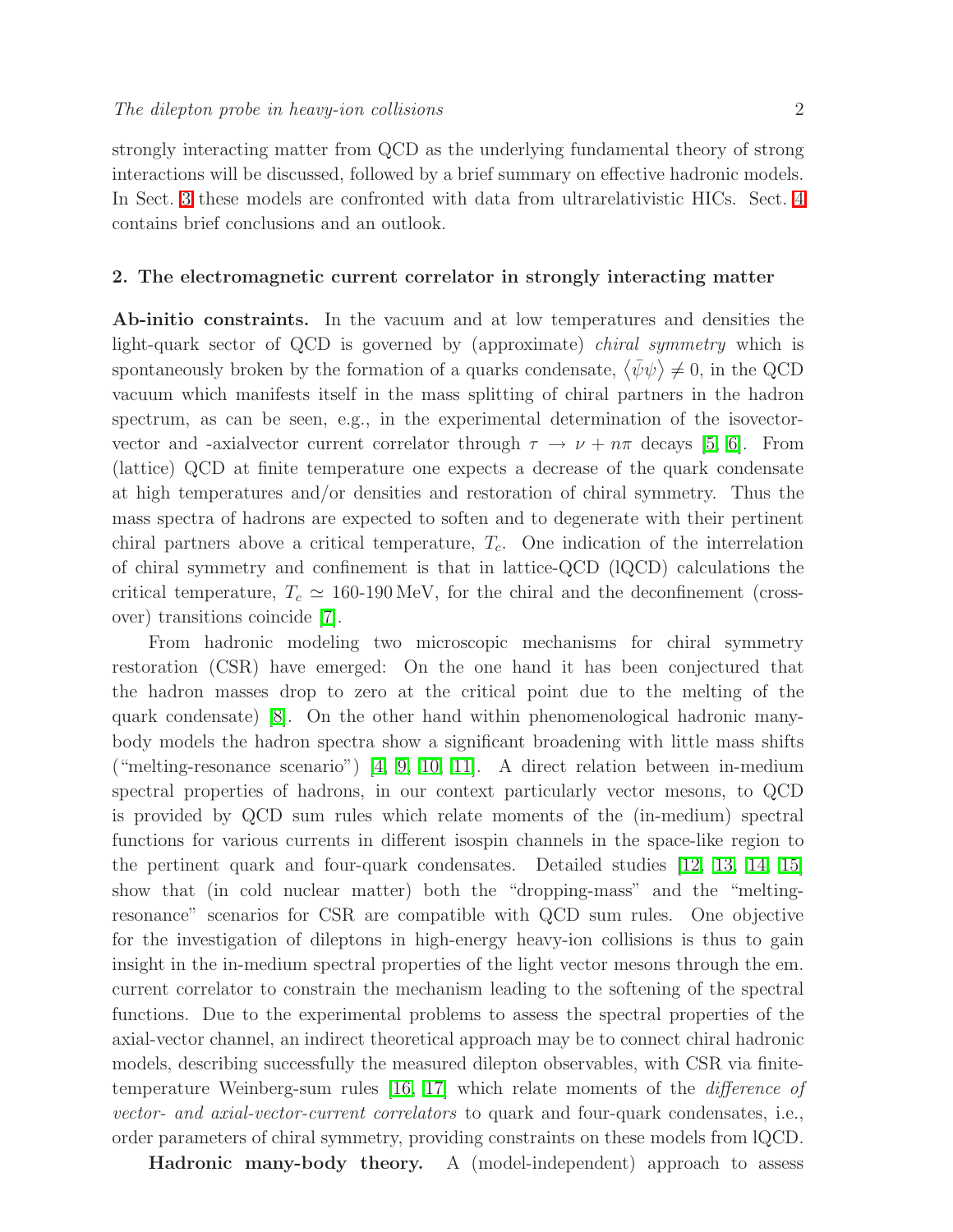medium modifications of vector (and axial-vector) mesons is based on the chiral reduction formalism, providing a low-density expansion of the in-medium vector- and axial-vector current correlators in terms of the corresponding vacuum quantities which are taken from experimental data such as  $\tau \to n\pi\nu$ . The most intriguing feature of these kind of models is the "in-medium mixing" of the vector- with the axial-vector current correlator due to pions in the medium [\[18\]](#page-7-17) which may provide a mechanism for the onset of CSR. However, the applicability of the low-density approximation is restricted to very low temperatures and densities.

Another ansatz is to use chiral models in various realizations of chiral symmetry. One possibility is to describe vector- (and axial-vector) mesons as gauge bosons within the (generalized) hidden-local symmetry models [\[19,](#page-7-18) [20\]](#page-7-19). Here a particular realization of chiral symmetry, the vector manifestation, becomes possible, where the chiral partner of the longitudinal  $\rho$  meson is the pion, thus providing a definite chiral model for the "dropping-mass scenario". A detailed renormalization-group analysis shows that such a model together with Wilson-matching of the effective model to QCD (leading to an "intrinsic" temperature/density dependence of the effective-model parameters), inevitably leads to a vanishing  $\rho$  mass at the critical point and a violation of VMD [\[21\]](#page-7-20).

In the hadronic many-body theory (HMBT) approach, starting from a phenomenological Lagrangian to describe the vacuum properties of the vector mesons, the in-medium modifications of their spectral properties are evaluated within finitetemperature/density quantum-field theory, involving non-perturbative techniques such as the dressing of, e.g., the pion propagator to account for the modification of the  $\rho$ meson's pion cloud and implementation of interactions of the  $\rho$ -meson with mesons and baryons in the medium (for a review, see [\[1\]](#page-7-0)). It is characteristic for such models that the various excitations result in a substantial broadening of the vector mesons and small mass shifts, i.e., a realization of the "melting-resonance scenario" of CSR. An intriguing property in connection with the model proposed in [\[11\]](#page-7-10) is that the resulting dileptonemission rates, cf. Eq. [\(1\)](#page-0-0), match that of the hard-thermal-loop improved pQCD rate, when both are extrapolated to the expected chiral-phase transition temperature  $T_c \simeq 160{\text -}190 \,\text{MeV}$ , i.e., a kind of "quark-hadron duality" [\[11\]](#page-7-10). This behavior is consistent with the smoothness of quark-number susceptibilities in the corresponding isovector channel across the phase transition in recent lQCD calculations [\[22\]](#page-7-21).

Another approach to assess in-medium properties of vector mesons is the use of empirical scattering amplitudes and dispersion-integral techniques to assess the inmedium  $\rho$ -meson propagator via the  $T\rho$  approximation [\[23\]](#page-7-22).

#### <span id="page-2-0"></span>3. Dilepton phenomenology in heavy-ion collisions

In this Section we compare theoretical models of the in-medium em. current correlator to experimental results from ultrarelativistic heavy-ion collisions. For such a comparison, not only detailed models for the in-medium behavior of the correlation function itself in both partonic (QGP) and hadronic states of the medium are required, but also a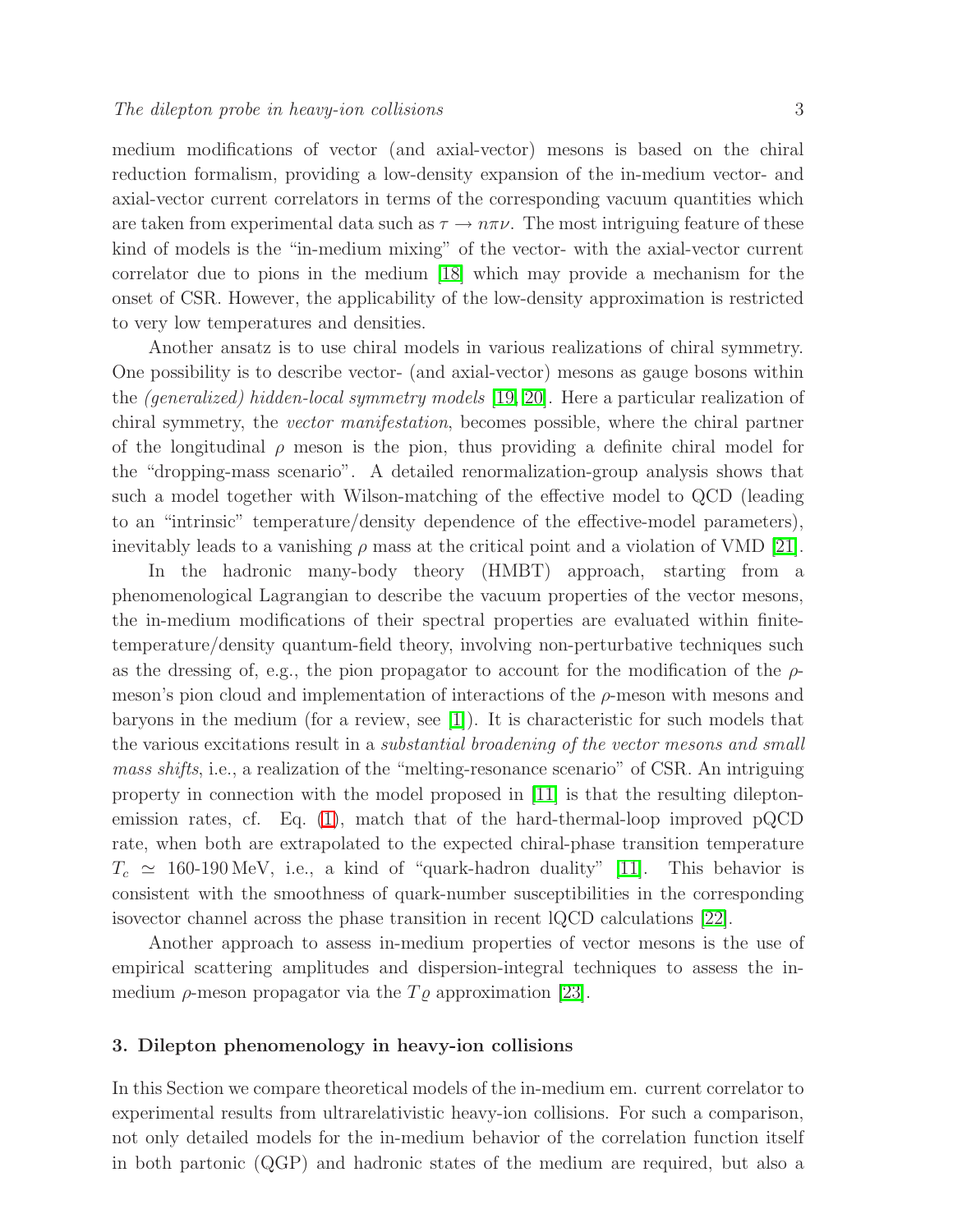

<span id="page-3-0"></span>Figure 1. Left panel: dimuon excess spectrum [\[25\]](#page-7-23) with an equation of state with  $T_c = T_{ch} = 175 \text{ MeV}$  in semicentral 158 AGeV In-In collisions compared to data by the NA60 collaboration [\[31\]](#page-7-24); middle panel: dielectron excess spectrum from the same model for central 158 AGeV Pb-Au collisions compared to data by the CERES/NA45 [\[32\]](#page-7-25) collaboration. The dash-dotted line shows the result with a  $\rho$ -meson spectral function including only medium modifications in a meson gas, underlining the importance of baryon effects; right panel: the dilepton excess spectrum based on the implementation of different equations of state in the fireball evolution (EoS-A:  $T_c = T_{ch} = 175 \text{ MeV}$ , EoS-B:  $T_c = T_{ch} = 160 \text{ MeV}$ , EoS-C:  $T_c = 160 \text{ MeV}$ ,  $T_{ch} = 160 \text{ MeV}$ ).

description of its entire "thermal evolution" over which the rate [\(1\)](#page-0-0) has to be integrated to compare to the experimental observables.

The bulk of hot and dense matter created in ultrarelativistic heavy-ion collisions at the CERN SPS and RHIC can be successfully described by ideal hydrodynamics [\[24\]](#page-7-26), which implies local thermal equilibrium. Thus the medium is characterized by a temperature- and collective-flow field. In [\[25,](#page-7-23) [26\]](#page-7-27) a simple thermal model has been used, which after a "plasma-formation time" describes the medium by an ideal-gas equation of state of quarks and gluons which according to recent lQCD calculations [\[27,](#page-7-28) [28\]](#page-7-29) undergoes a phase transition at  $T_c \simeq 160{\text -}190 \,\text{GeV}$  to a hadron-resonance gas. Thermal models [\[29,](#page-7-30) [30\]](#page-7-31) for the yields of various hadron species indicate that at a temperature close to the phase transition of  $T_{ch} \simeq 160{\text -}175 \,\text{MeV}$ , inelastic reactions within the medium cease, and the corresponding particle ratios are fixed (*chemical freeze-out*), before the particles decouple and freely stream to the detector. This *thermal freezeout* occurs at temperatures around  $T_{\text{fo}} \simeq 90{\text -}130 \,\text{GeV}$  (depending on the system size). This evolution of the medium is implemented through a cylindrical homogeneous fireball model, including radial flow and longitudinal expansion [\[25\]](#page-7-23). The temperature is inferred from the equation of state (massless gluons and  $N_f = 2.3$  effective quark flavors in the QGP and a hadron-resonance gas model in the hadronic phase) and the assumption of an isentropic expansion in accordance with ideal-fluid dynamics. Between the pure QGP and hadronic phases a standard volume partition for a mixed phase is employed. The hadronic phase is characterized by the build-up of hadron-chemical potentials to keep the particle-number ratios fixed at the observed values. The largest uncertainty is the total fireball lifetime which has been adjusted to the total experimental yield.

Invariant-mass spectra. While earlier dilepton measurements at the SPS have shown an enhancement of the dilepton yield at invariant masses in the low-mass region (LMR),  $2m_l \leq M \leq 1$  GeV, a definite conclusion concerning the nature of the expected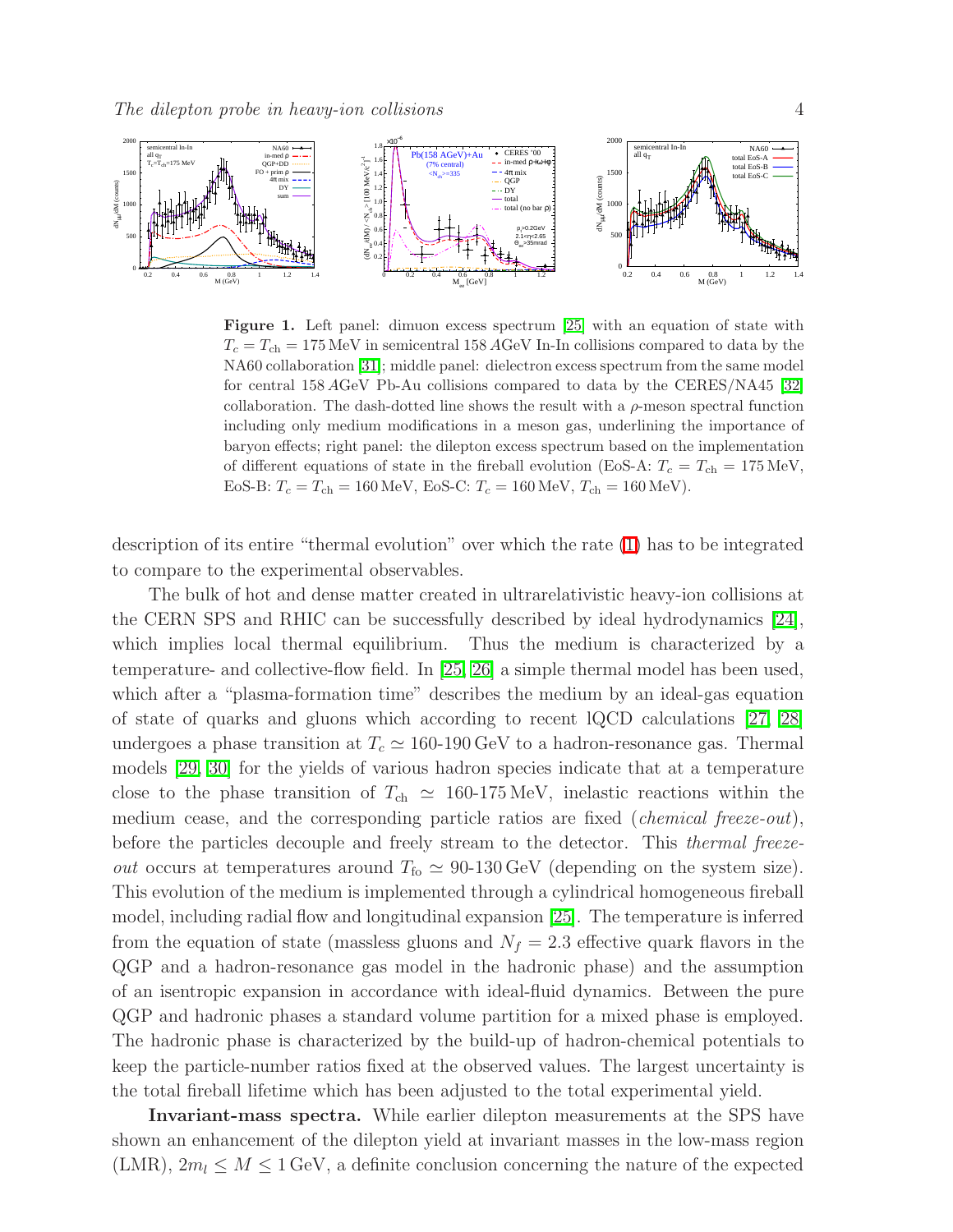

<span id="page-4-0"></span>Figure 2. Left panel: Comparison of dielectron-M spectra based on a hadronic-manybody calculation [\[33\]](#page-7-32) with recent data from 200 AGeV-Au+Au collisions at RHIC from the PHENIX collaboration [\[34\]](#page-7-33); middle panel:  $m<sub>T</sub>$ -dimuon spectrum in the mass range  $0.6 \,\text{GeV} \leq M \leq 0.9 \,\text{GeV}$  compared with the NA60 data in 158AGeV In-In collisions [\[35,](#page-7-34) [36\]](#page-7-35); right panel: effective slopes from  $q_T$  spectra compared to NA60 data for different equations of state and transverse acceleration of the fireball.

CSR could not be reached since models for in-medium modifications of the  $\rho$  meson based on either the "dropping-mass" or the "melting-resonance" scenario could describe the data within the experimental mass resolution and errors. Only recently with the precision reached in the measurement of dimuon-invariant-mass  $(M)$  spectra by the NA60 collaboration [\[31\]](#page-7-24) in 158 GeV In-In collisions, it could be shown that models predicting a broadening of the vector mesons with small mass shifts (cf. left panel of Fig. [1\)](#page-3-0) seem to be favored compared to those implementing the "dropping-mass scenario". As can be seen in the middle panel of Fig. [1](#page-3-0) the same model is also consistent with a recent analysis of  $158 \text{ AGeV}$  Pb-Au data on the dielectron-M spectrum by the CERES/NA45 [\[32\]](#page-7-25) collaboration. As shown by the comparison with the model only implementing mesonic medium effects, baryonic processes are the prevalent effect leading to the massive broadening of the  $\rho$  meson necessary to explain the observed dilepton enhancement in the LMR (including the related enhancement below the twopion threshold).

While in the LMR the observed access yield over the standard hadronic cocktail is mostly due to the emission from the medium-modified light vector mesons, in the intermediate-mass region (IMR),  $1 \text{ GeV} \leq M \leq 1.5 \text{ GeV}$ , it is either dominated by hadronic "multi-pion processes" (estimated using chiral-mixing formulas) or  $q\bar{q}$ -annihilation in the QGP phase (given by hard-thermal loop resummed  $\bar{q}q$ annihilation) [\[26,](#page-7-27) [25\]](#page-7-23), depending on the equation of state  $(T_c)$  as will be described below. As shown in the right panel of Fig. [1,](#page-3-0) despite small deviations in the overall yield (which can be adjusted by slight variations of the fireball lifetime), the spectra are robust against details of the equation of state within the boundaries of  $T_c$  from lQCD calculations and  $T_{ch}$  from thermal-model analyses. The insensitivity of the dilepton spectra with respect to the equation of state reflects the "quark-hadron duality" of the dilepton rates in the relevant temperature range close to  $T_c$  (see Sect. [2\)](#page-1-0). Using the spectral functions from the above described chiral-reduction approach [\[37\]](#page-7-36) within a hydrodynamic description of the fireball evolution [\[38,](#page-7-37) [39\]](#page-7-38) leads to similar results for the mass region below and above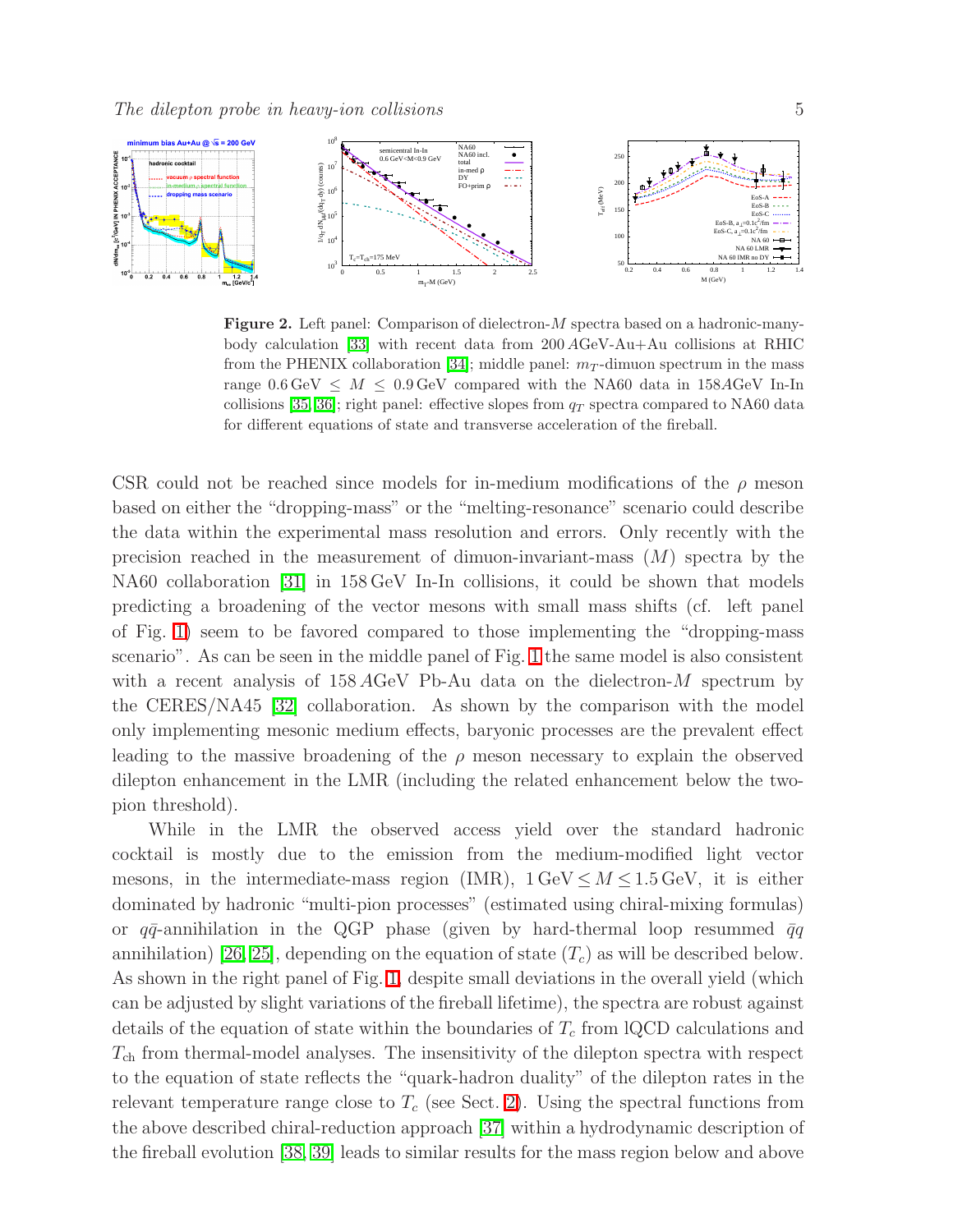the  $\rho$  region but less broadening in the resonance region which is to be expected from the low-density (virial) expansion treatment of the medium effects. The spectral-functions, based on empirical  $\rho$ -scattering data [\[23\]](#page-7-22) have been implemented within another fireballevolution model (using a cross-over QGP-hadron phase transition) [\[40\]](#page-7-39), showing results for the M spectra comparable to those in  $[26, 25]$  $[26, 25]$  but with less enhancement in the mass region below the  $\rho$  (particularly below the two-pion threshold), which may be traced back to the use of the  $T_{\varrho}$  approximation to the medium modifications. In the IMR the model in [\[40\]](#page-7-39) shows a large fraction of dilepton emission from the partonic phase. We close our brief review on invariant-mass spectra with the remark, that the enhancement of the dilepton yield in the LMR, observed by the PHENIX collaboration in 200A GeV Au-Au collisions at RHIC [\[34\]](#page-7-33), cannot be described with the present models [\[33,](#page-7-32) [41\]](#page-7-40).

**Transverse-momentum spectra.** The dimuon transverse-momentum  $(q_T)$ spectra and pertinent effective-slope fits by the NA60 collaboration [\[35,](#page-7-34) [36\]](#page-7-35) provide information which is sensitive to the temperature and collective flow of the medium due to the *blue shift* of the dileptons radiated from a moving thermal source. While the model in [\[26\]](#page-7-27) describes the  $q_T$  spectra for  $q_T \lesssim 1 \,\text{GeV}$  reasonably well (which is consistent with the agreement in the inclusive M spectra) they were underpredicted at  $q_T \gtrsim 1$  GeV although the fireball parameterization of the temperature and flow agrees well with results from a hydrodynamic calculation [\[39\]](#page-7-38). Thus sources for dileptons at high  $q_T$  have been investigated, including an improved description of dileptons from  $\rho$  decays after thermal freeze-out which benefit from the maximal blue shift due to the fully developed transverse flow [\[42,](#page-7-41) [25\]](#page-7-23). In this connection it is important to note that the  $q_T$  spectrum for emission from a thermal source cf. [\(1\)](#page-0-0) is softer by a Lorentz factor  $M/E = 1/\gamma$  compared to that from a freely streaming  $\rho$  meson due to the dilation of its lifetime. In former calculations the standard description for dileptons from freeze-out  $\rho$  decays has been to prolong the fire-ball lifetime for this contribution by  $1/\Gamma_\rho \sim 1$  fm/c [\[11,](#page-7-10) [26\]](#page-7-27). In addition decays of hard "primordial"  $\rho$  mesons, produced in the initial hard NN collisions which are subject to jet quenching through the medium but leaving the fireball without equilibrating, have been taken into account. Another source of hard dileptons is Drell-Yan annihilation in primordial NN collisions which has been extrapolated to small invariant masses by imposing constraints from the realphoton point. Finally, t-channel-meson (e.g.,  $\omega$ ) exchange contributions to the yield of thermal dileptons have been studied. Although the latter show the hardest  $q_T$ spectra among all thermal sources, their absolute magnitude is insufficient to resolve the discrepancies in comparison to the data at high  $q<sub>T</sub>$ , which however has improved through the above described more detailed implementation of the hard (non-thermal) dilepton sources (cf. Fig. [1](#page-3-0) middle panel). The model of [\[40\]](#page-7-39) shows larger slopes (also compared to the hydrodynamic fireball simulation [\[39\]](#page-7-38)).

Finally a study of different parameters for the equation of state has been conducted. The "standard scenario" in [\[11,](#page-7-10) [26\]](#page-7-27) uses  $T_c = T_{ch} = 175 \,\text{GeV}$  (EoS-A). To investigate the sensitivity of the dilepton spectra with respect to uncertainties in the equation of state,  $T_c$  has been varied within the boundaries of 160-190 GeV given by different lQCD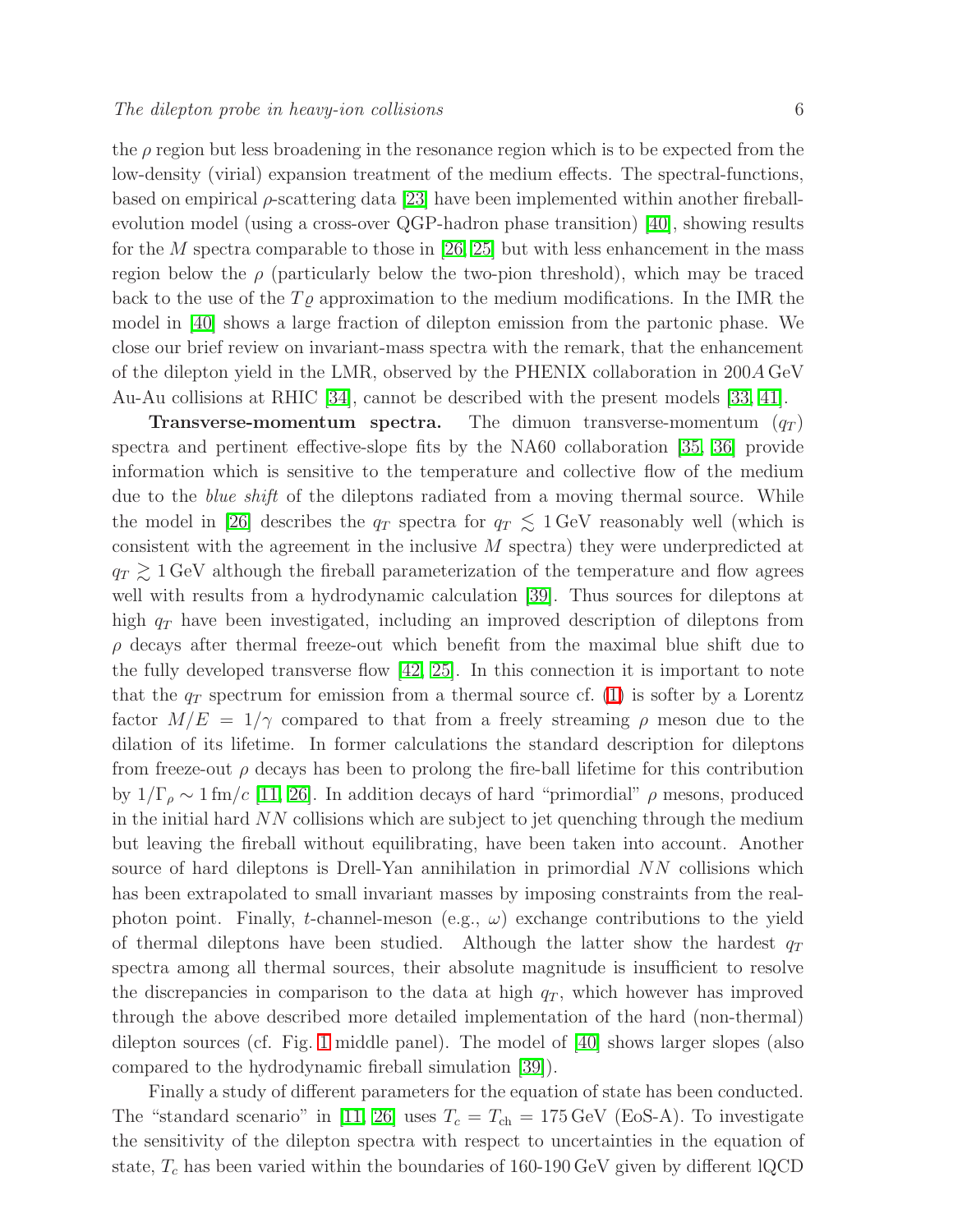calculations [\[27,](#page-7-28) [28\]](#page-7-29) (EoS-B:  $T_c = 160 \text{ MeV}$ , EoS-C:  $T_c = 190 \text{ MeV}$ ), using a chemical freeze-out temperature of  $T_{ch} = 160 \,\text{GeV}$  to cover the range of thermal-model fits to hadron-number ratios in heavy-ion collisions. For EoS-C a chemically equilibrated hadronic phase between  $T_c = 190 \,\text{MeV}$  and  $T_{ch} = 160 \,\text{MeV}$  has been assumed. The agreement of the model with the measured M spectra is robust. Variations in the absolute yield can be adjusted by slight changes in the fireball lifetime. It is important to note that in the IMR the partition of the dilepton yield in hadronic and partonic contributions depends sensitively on the equation of state: A scenario like EoS-B with a low critical temperature results in a long QGP+mixed phase, leading to a partondominated regime in the IMR, while EoS-C with a high critical temperature describes a hadron-dominated source since the QGP and mixed phase become shorter. Thus, contrary to suggestions in the literature [\[36,](#page-7-35) [43\]](#page-7-42), a definite conclusion whether the dilepton yield in the IMR is originating from partonic or hadronic sources can not be drawn at present. In the right panel of Fig. [2](#page-4-0) effective slopes extracted from the  $q_T$ spectra by a fit to  $dN_l/(m_T dm_T) = C \exp(-m_T/T_{\text{eff}})$  are shown. The slopes from the calculations with EoS-B and EoS-C benefit from the larger freeze-out temperature of  $T_{\text{fo}} = 136 \text{ MeV}$  compared to  $T_{\text{fo}} = 120 \text{ MeV}$  for EoS-A. To reach the measured effective slopes however, an enhancement of the transverse acceleration of the fireball (from  $a_{\perp} = 0.085c^2$ /fm to  $a_{\perp} = 0.1c^2$ /fm), leading to larger blue shifts in the spectra, is necessary. The slopes in the IMR are not so sensitive to the radial flow since the emission in this region is dominated by radiation from (either partonic or hadronic, depending on  $T_c$ ) sources at earlier times where the flow is smaller.

# <span id="page-6-0"></span>4. Conclusions and outlook

In conclusion, the confrontation of phenomenological models for the em. current correlator of strongly interacting matter with precise data on dilepton emission in highenergy heavy-ion collisions provides a unique opportunity for a better understanding of the nature of chiral symmetry restoration. Models based on the application of manybody theory to phenomenological hadronic models to assess the medium modifications of the em. current correlator, predicting a strong broadening of the light-vectormeson spectrum with small mass shifts, are favored by the data compared to models implementing a dropping-mass scenario (as, e.g., implied by the intrinsic temperature dependencies of the model parameters of the generalized hidden-local symmetry model due to "Wilsonian matching" with QCD close to  $T_c$  [\[44\]](#page-7-43) although a final confrontation of this particular realization of chiral symmetry with dilepton data in HICs has to be completed by an implementation of baryonic interactions). However, the origin of the large dilepton enhancement in the LMR observed by the PHENIX collaboration in 200 AGeV Au-Au collisions at RHIC remains unexplained so far.

Future investigations will have to find even closer connections between em. observables in heavy-ion collisions and the chiral phase transition. One possibility is the extension of the hadronic-model calculations with a detailed study of the in-medium